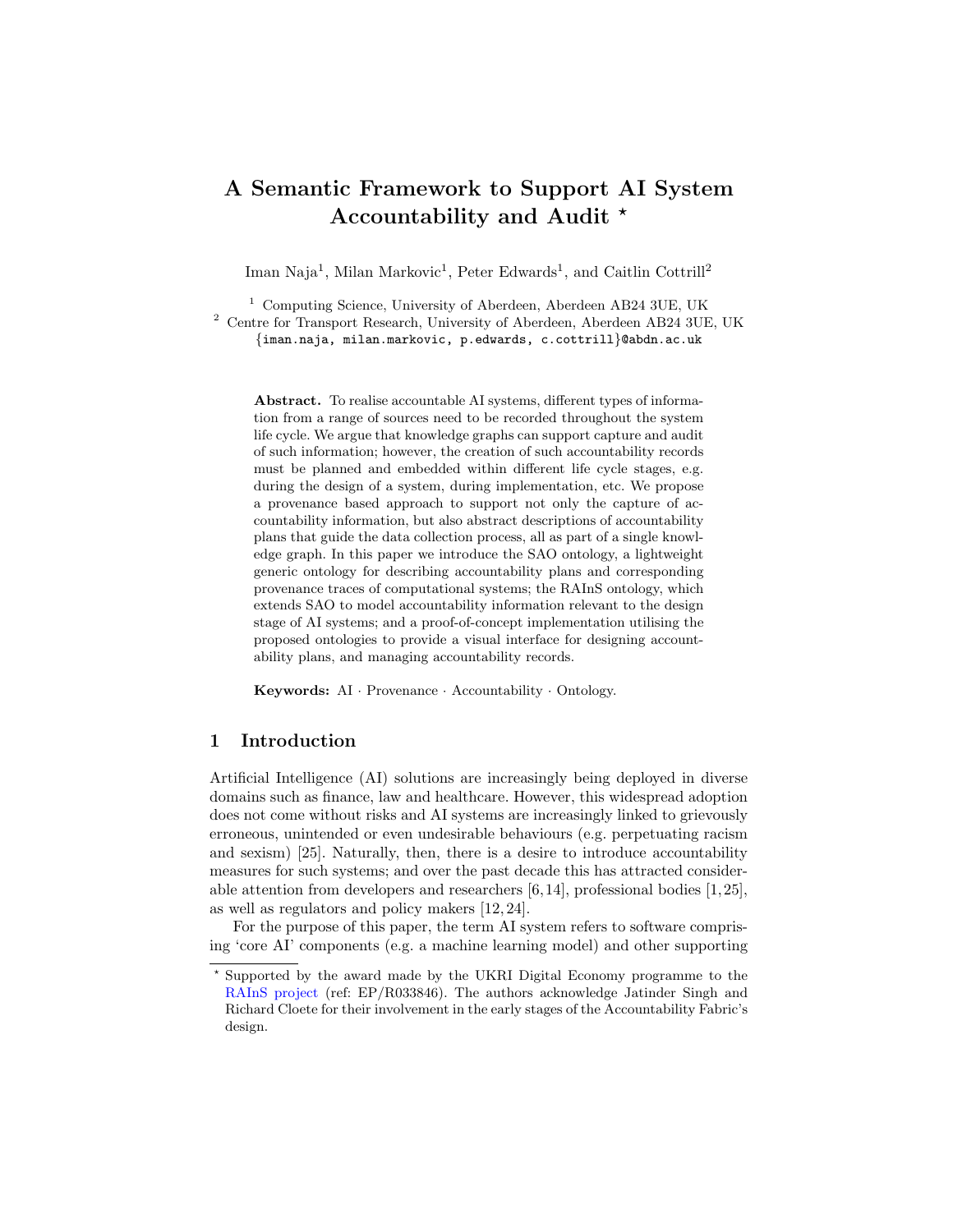functions (e.g. API wrappers) [\[19\]](#page-15-4) allowing it to function either as a standalone solution, or as a part of a larger system. We consider the development and use of an AI system in terms of four high-level life cycle stages: Design, Implementation, Deployment, and Operation; this conforms to the recommendation by Amershi et al. [\[2\]](#page-14-2) that standard software engineering practices should apply to such systems. Design involves all aspects associated with designing an AI system; implementation encompasses all activities associated with building and testing the system; *deployment* includes installing and configuring the system and, if applicable, integrating it with other systems, producing documentation, and training users. Finally, operation consists of the actual use of the system and (routine) monitoring. Moreover, by accountability, we mean the ability to inspect, review or otherwise interrogate an AI system with the goal of  $(i)$  making processes associated with each of its life cycle stages transparent  $[1, 6, 7, 14, 24, 25]$  $[1, 6, 7, 14, 24, 25]$  $[1, 6, 7, 14, 24, 25]$  $[1, 6, 7, 14, 24, 25]$  $[1, 6, 7, 14, 24, 25]$  $[1, 6, 7, 14, 24, 25]$ ; *(ii)* demonstrating compliance with hard laws (i.e. laws and regulations), and soft laws (i.e. standards and guidelines)  $[14, 24]$  $[14, 24]$ ; and  $(iii)$  aiding investigations into the cause(s) of failure or erroneous decisions and supporting the identification of responsible parties [\[1,](#page-14-1) [6,](#page-14-0) [7,](#page-14-3) [14,](#page-15-1) [24\]](#page-15-3).

To realize accountable AI systems, different types of information from a range of sources need to be recorded throughout the system life cycle. We argue that knowledge graphs can support accountability of AI systems by capturing and linking critical transparency information across the different life cycle stages. However, such transparency information must be meaningful and its collection must be proactive (i.e. planned) so it can be enforced through the means of hard and soft laws. We introduce the concept of accountability plans, which represent the information that should be captured at different stages of an AI system's life cycle. Accountability plans are linked to accountability traces, which are records representing the actual manifestation of those plans. These traces capture structured information describing crucial outcomes of activities influencing the accountability of the AI system. Such activities may represent, for example, the creation of tangible artefacts (e.g. design specifications, implemented system components) or decisions made by key staff members (e.g. approving a design specification) during the system life cycle. Similar to the idea of model cards presented by Mitchell et al. [\[20\]](#page-15-5) which is gaining popularity in the machine learning (ML) community, the instances of "accountable outputs" produced by activities recorded in the accountability traces may be understood as reports or cards detailing the key accountability information. To model accountability plans and accountability traces, we rely on a provenance-based approach by reusing the W3C recommendation PROV-O [\[16\]](#page-15-6) and its extension EP-Plan [\[17\]](#page-15-7). We extend PROV-O's concepts entity, activity, and agent to represent the accountability traces as causal provenance graphs and EP-Plan's concepts step and variable to describe abstract plans corresponding to such provenance records.

In this paper, we focus on exploring the feasibility of our proposed approach through exploring the core mechanisms for capturing accountability plans and their corresponding traces. We then evaluate this idea by implementing a proof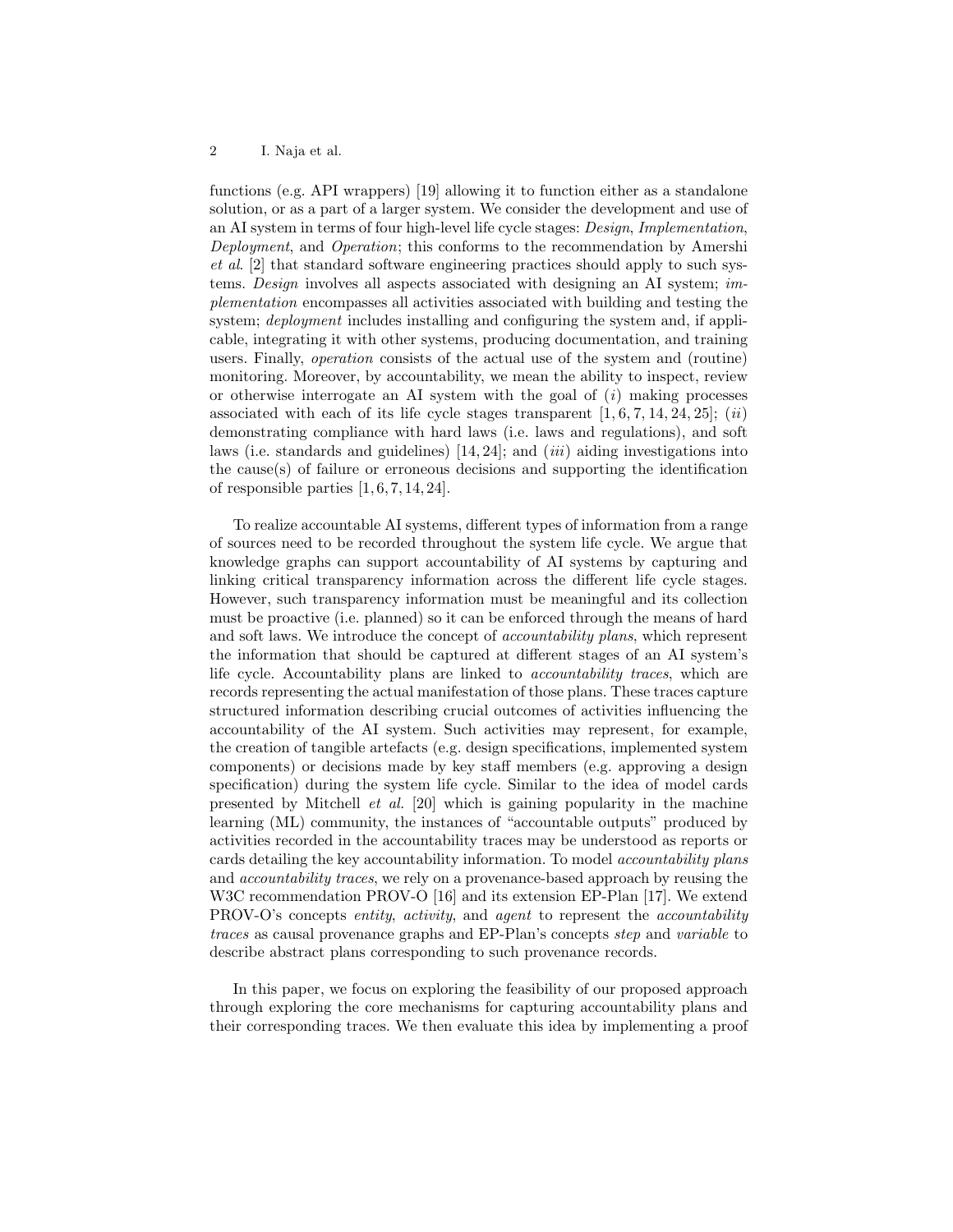of concept software tool for documenting the design stage of AI systems which incorporate ML systems. Specifically, our three main contributions are:

- 1. The System Accountability Ontology (SAO), a generic, reusable, lightweight core ontology which introduces a set of concepts to model accountability plans and their corresponding traces to support accountability of computational systems.
- 2. The Realising Accountable Intelligent Systems (RAInS) ontology, an extension of SAO, for supporting accountability during the design stage of AI systems, specifically those which employ machine learning.
- 3. The Accountability Fabric, a proof-of-concept implementation utilising SAO and RAInS to provide a visual interface for designing accountability plans, and managing accountability records.

The remainder of this paper is organised as follows: Section [2](#page-2-0) discusses related work; Section [3](#page-3-0) describes the methodology used when creating the SAO and RAInS ontologies; Section [4](#page-4-0) discusses the knowledge representation requirements influencing the design of SAO and RAInS; Section [5](#page-5-0) describes SAO and RAInS; Section [6](#page-10-0) discusses the implementation of the Accountability Fabric and an evaluation of SAO and RAInS; and finally, Section [7](#page-13-0) concludes the paper with discussion of future work.

# <span id="page-2-0"></span>2 Related Work

The challenge of how to realise accountable AI systems has attracted considerable attention over the past decade. Professional bodies such as ACM and IEEE have published statements and reports listing principles for accountable algorithms and trustworthy AI systems [\[1,](#page-14-1) [25\]](#page-15-0). National and international regulatory bodies have been working to understand and address the implications of AI systems use; and legislation is being developed across a number of jurisdictions, including the UK and the European Union, with a focus on accountability and maintaining ethical principles [\[8,](#page-14-4) [12,](#page-15-2) [24\]](#page-15-3). Developers and researchers have also been involved in underscoring the need for accountable AI and have proposed a range of methods to address related issues [\[28\]](#page-15-8). Many of these involve documenting how AI systems are designed and developed and how they operate [\[6,](#page-14-0) [11,](#page-15-9) [14,](#page-15-1) [20\]](#page-15-5). Typically, such approaches include questions or prompts which designers and developers of AI systems need to consider and for which they should document outcomes. This process is largely manual; however, semi-automated approaches such as the Model Card toolkit<sup>[3](#page-2-1)</sup> are also emerging. Ontologies which describe AI systems and processes that lead to their creation have also been proposed (e.g. MEX [\[9\]](#page-14-5), ML Schema [\[22\]](#page-15-10), and KBCE [\[27\]](#page-15-11)). However, tools to support community uptake (e.g. to automatically produce metadata of ML experiments) are still largely missing and possibly hinder widespread adop-tion<sup>[4](#page-2-2)</sup>. In the same context, PROV-O has been proposed as a means to record the

<span id="page-2-1"></span> $^3$  <https://github.com/tensorflow/model-card-toolkit>

<span id="page-2-2"></span><sup>4</sup> <https://github.com/ML-Schema/core/issues/23>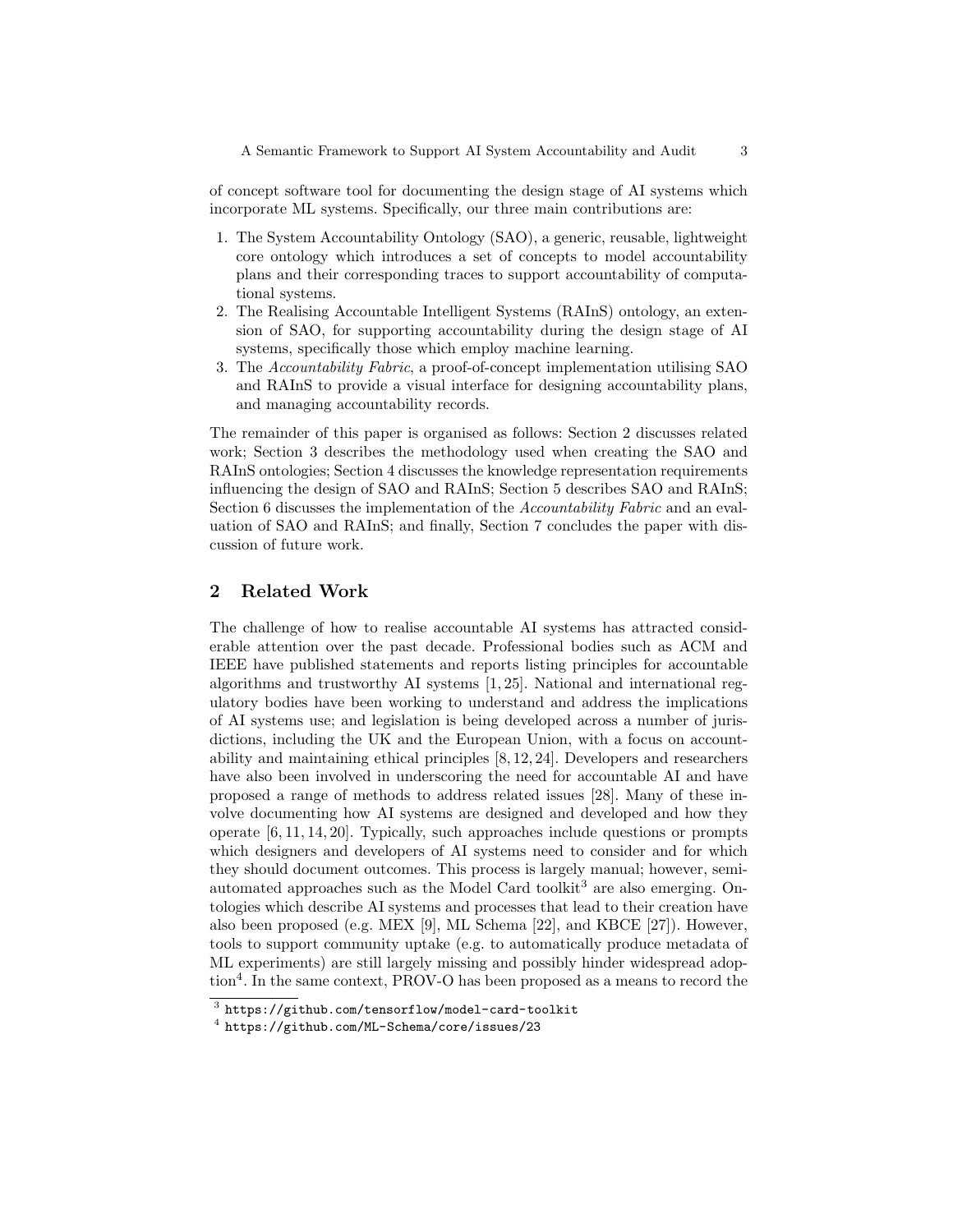provenance of decisions made by AI systems [\[4,](#page-14-6) [13\]](#page-15-12); while this has some similarities with the approach we describe here - it has a much narrower scope. In our work, we utilise PROV-O's concept of a plan, which represents intended steps or actions so that an objective may be realised; however, no detailed vocabulary for representing such plans is provided. Extending PROV-O for documenting plans was originally proposed for the scientific workflow domain, for example, by the ProvOne [\[3\]](#page-14-7) and P-Plan [\[10\]](#page-15-13) ontologies. More recently, P-Plan, and its extension EP-Plan [\[18\]](#page-15-14), has been applied in other domains. For example, Pandit and Lewis [\[21\]](#page-15-15) proposed an extension of P-Plan for use in the GDPR context, while Markovic *et al.* [\[17\]](#page-15-7) discussed the role of EP-Plan in increasing transparency of Internet of Things deployments. Both works demonstrate the cross-domain reusability of P-Plan's simple approach to modelling abstract plans as a series of steps interlinked through their input and output *variables* into an acyclic graph.

In summary, ontologies have been proposed to describe AI systems and may be used to enhance their transparency. Ontologies extending PROV-O to enable richer descriptions of plans associated with provenance traces have also been proposed. However, to date we are not aware of any approaches that combine these two to address the challenge of accountable AI systems, and therefore deem our approach to be novel.

# <span id="page-3-0"></span>3 Ontology Development Methodology

The NeOn methodology [\[23\]](#page-15-16) was adopted to guide the process of ontological modelling of *accountability plans* and their corresponding *accountability traces*. Knowledge representation requirements for accountable design of AI systems were gathered from the academic literature, statements and guidelines released by professional bodies, and publications from regulatory bodies. An application use-case from the healthcare domain was also analysed to identify information elements that should be captured as part of accountability traces. The use case is based on plans by the Scottish Breast Screening Programme to address a shortage of trained radiologists [\[26\]](#page-15-17) by examining how a deep-learning image classifier<sup>[5](#page-3-1)</sup> can be used to replace one of the two human radiologists currently required to analyse mammography images. A number of indicative competency questions were collected, which were then grouped via further analysis under six broad themes discussed in Section [4.](#page-4-0)

A modular approach was chosen to firstly formalise SAO, which contained the core, reusable concepts for modelling accountability plans and corresponding accountability traces applicable to generic computational systems. This was followed by formalisation of RAInS which extended SAO for the specific domain of AI system design. The ontologies were implemented using Protégé and further evaluated via a proof-of-concept application for generating and managing knowledge graphs described using SAO and RAInS (details in Section [6\)](#page-10-0).

<span id="page-3-1"></span> $^5$  <https://www.abdn.ac.uk/news/12398/>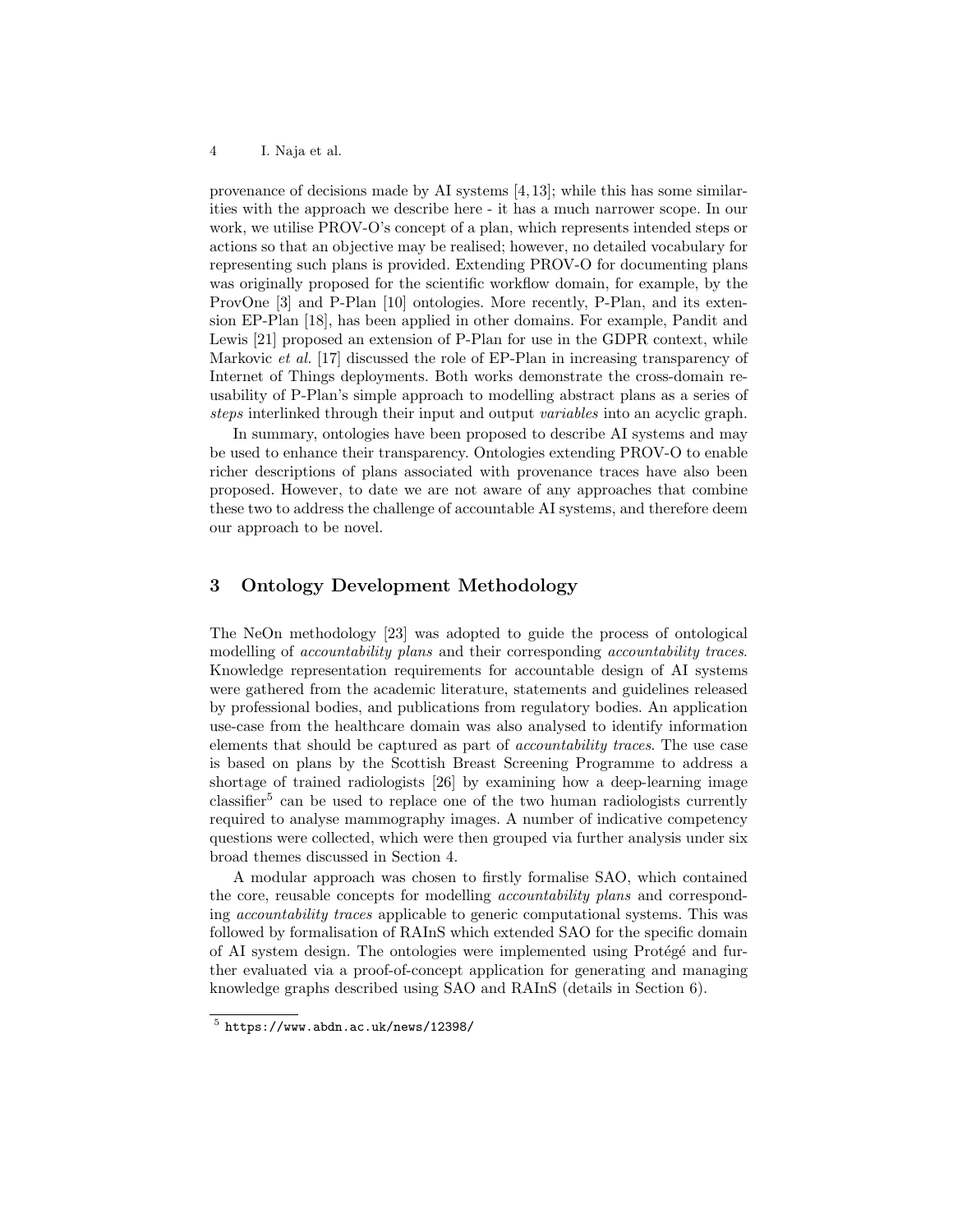# <span id="page-4-0"></span>4 Knowledge Capture Requirements

Competency questions (CQs) were extracted from existing literature [\[4–](#page-14-6)[8,](#page-14-4) [11,](#page-15-9) [13,](#page-15-12) [14,](#page-15-1) [20,](#page-15-5) [24\]](#page-15-3). These covered a range of topics relating to AI systems and their development, including documenting requirements for specific components (e.g. ML models) and explanation of automated decision-making. While the literature did not always explicitly link the identified CQs to a specific life cycle stage (e.g. design), we used our experience from the aforementioned medical use case scenario and our own judgement to identify CQs applicable to the design stage of an AI system incorporating ML. The CQs were then transformed into knowledge capture requirements organised under the following themes to identify what should be recorded by accountability traces:

- 1. System-level information: the intended purpose of the system [\[4,](#page-14-6) [20,](#page-15-5) [24\]](#page-15-3); the intended users of the system  $[5, 7, 20]$  $[5, 7, 20]$  $[5, 7, 20]$ ; and the compliance specifications which apply to the system, i.e. the hard laws that must be followed and soft laws that should be followed [\[5,](#page-14-8) [24\]](#page-15-3).
- 2. Dataset information: its characteristics (e.g. size, composition of instances, number of features)  $[4, 5, 7, 11, 20, 24]$  $[4, 5, 7, 11, 20, 24]$  $[4, 5, 7, 11, 20, 24]$  $[4, 5, 7, 11, 20, 24]$  $[4, 5, 7, 11, 20, 24]$  $[4, 5, 7, 11, 20, 24]$ ; collection method  $[8, 11]$  $[8, 11]$ ; any associated pre-processing (e.g. sampling, aggregation) [\[5,](#page-14-8) [11,](#page-15-9) [20,](#page-15-5) [24\]](#page-15-3); and the tasks for which it should be used [\[5,](#page-14-8) [11\]](#page-15-9) and those for which it should not [\[11\]](#page-15-9).
- 3. Model information: its characteristics (e.g. decision threshold, excluded dataset features) [\[6,](#page-14-0)[13,](#page-15-12)[20\]](#page-15-5); details related to implementation (e.g. algorithm used) [\[6,](#page-14-0)[20,](#page-15-5)[24\]](#page-15-3); associated evaluation procedures [\[6,](#page-14-0)[20,](#page-15-5)[24\]](#page-15-3); and the tasks for which it should [\[8,](#page-14-4) [20,](#page-15-5) [24\]](#page-15-3) and should not be used [\[20\]](#page-15-5).
- 4. Supporting infrastructure information: the specification of system components which are not 'core AI' but may still be the source of erroneous behaviour of an AI system (e.g. user interface, API wrappers); the characteristics of supporting infrastructure relevant to the accountability of systems such as specification of human agency and oversight mechanisms (e.g. human-in-the-loop or human-in-command [\[24\]](#page-15-3)); specification of audit mechanisms [\[8,](#page-14-4) [24\]](#page-15-3); and specification of the level of explanations to be provided by the system  $[5, 8, 24]$  $[5, 8, 24]$  $[5, 8, 24]$ .
- 5. Limitations and risks: the known or expected limitations of the datasets used to train the decision-making models [\[5,](#page-14-8) [8,](#page-14-4) [24\]](#page-15-3) and the resulting models [\[5,](#page-14-8)[20,](#page-15-5)[24\]](#page-15-3); and the known or expected risks, including biases, associated with datasets [\[5](#page-14-8)[–8,](#page-14-4) [11,](#page-15-9) [14,](#page-15-1) [24\]](#page-15-3) and models [\[5–](#page-14-8)[8,](#page-14-4) [20,](#page-15-5) [24\]](#page-15-3).
- 6. Human decision making and approvals: who is accountable for the creation of various specifications including the dataset [\[11,](#page-15-9) [13\]](#page-15-12), model [\[20\]](#page-15-5) and supporting infrastructure specifications; who assessed the fitness of the dataset [\[8,](#page-14-4) [24\]](#page-15-3), model, and supporting infrastructure specifications against the system's purpose (and how was this done); which hard and soft laws requirements were included in dataset [\[5,](#page-14-8)[8,](#page-14-4)[24\]](#page-15-3), model [\[5,](#page-14-8)[24\]](#page-15-3), and supporting infrastructure [\[5,](#page-14-8) [24\]](#page-15-3) specifications and who assessed the compliance of such specifications against those laws (and how was this done); and finally who approved the various specifications that influence the later life cycle stages (e.g. implementation stage).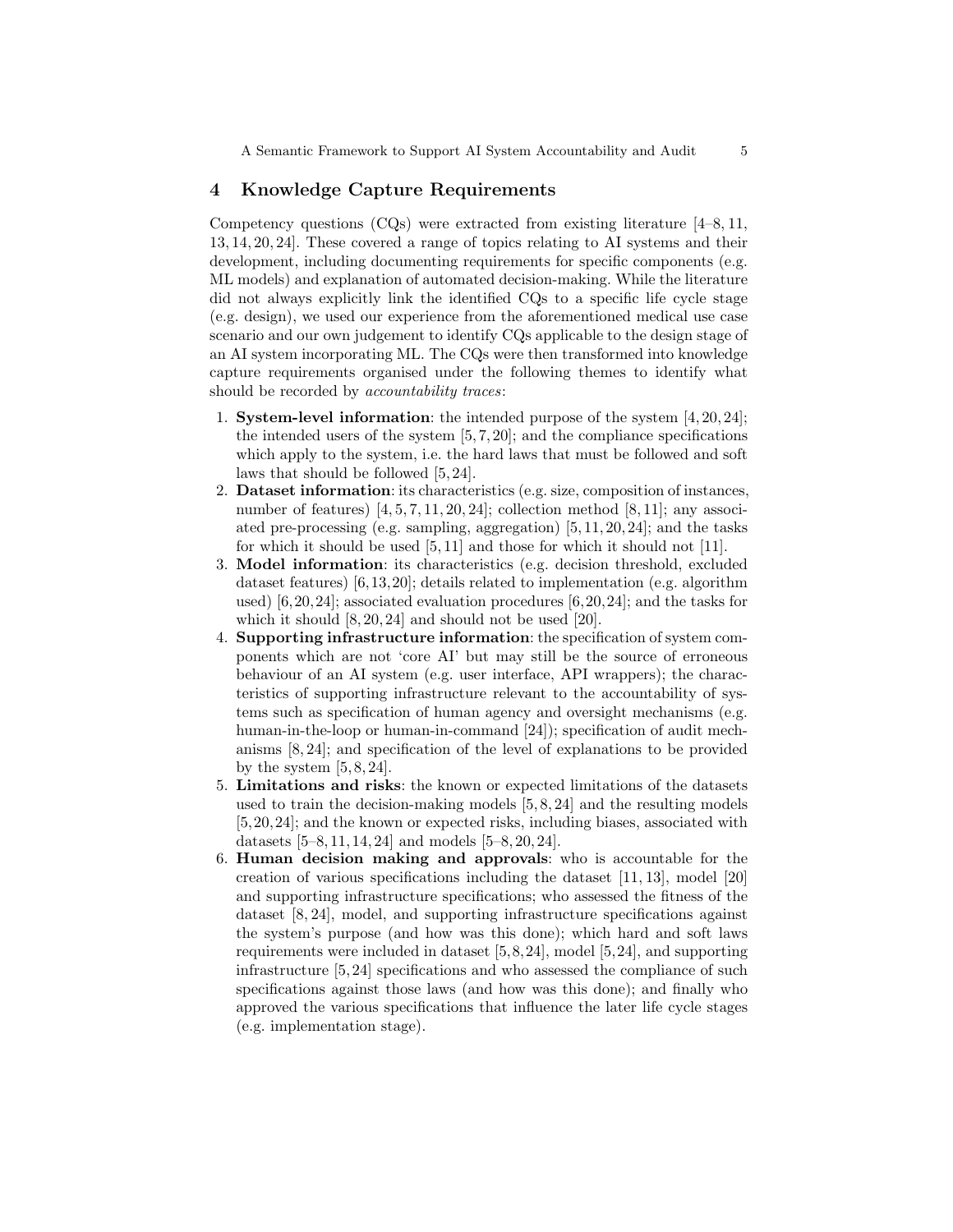

<span id="page-5-2"></span>Fig. 1. An overview of core concepts defined in the SAO ontology.

# <span id="page-5-0"></span>5 Modelling System Accountability

# 5.1 The SAO Ontology

 $SAO<sup>6</sup>$  $SAO<sup>6</sup>$  $SAO<sup>6</sup>$  (Fig. [1\)](#page-5-2) is a generic model for describing accountability plans and corresponding accountability traces to support accountability of computer systems. SAO introduces sao:AccountableObject to model an abstract representation of any meaningful grouping (software component, dataset, model, evaluation process, etc.) that may be used to organise system-related accountability information. The definition is deliberately generic so it can be adapted to the needs of any organisation thus allowing flexibility in how a system description should be decomposed into different reference categories that may be used by an audit mechanism. In this context, the system itself (sao: System) is an accountable object. A larger system may thus be described as a group of sub-systems or a single system may be broken down into a number of layers/components (e.g. a decision logic layer).

Each instance of sao:System may be linked to one or more accountability plans (sao:AccountabilityPlan) which specify the information that should be collected to support future accountability. The mechanism for capturing plans and their corresponding execution traces is reused from the EP-Plan ontology [\[17\]](#page-15-7). Plans consist of steps which take variables as their inputs or outputs; these are then linked to corresponding accountability traces represented as core PROV-O concepts which are sub-classed in EP-Plan (Fig. [1\)](#page-5-2). SAO extends EP-Plan with two concepts for describing accountability plans: sao:AccountableAction and sao:AccountableResult, and three concepts to describe the corresponding elements of the accountability trace:  $sao: InformationRealization$ ,  $sao: Information-$ Element and sao:AccountableAgent. An accountable action is any process that

<span id="page-5-1"></span> $^6$  <https://w3id.org/sao>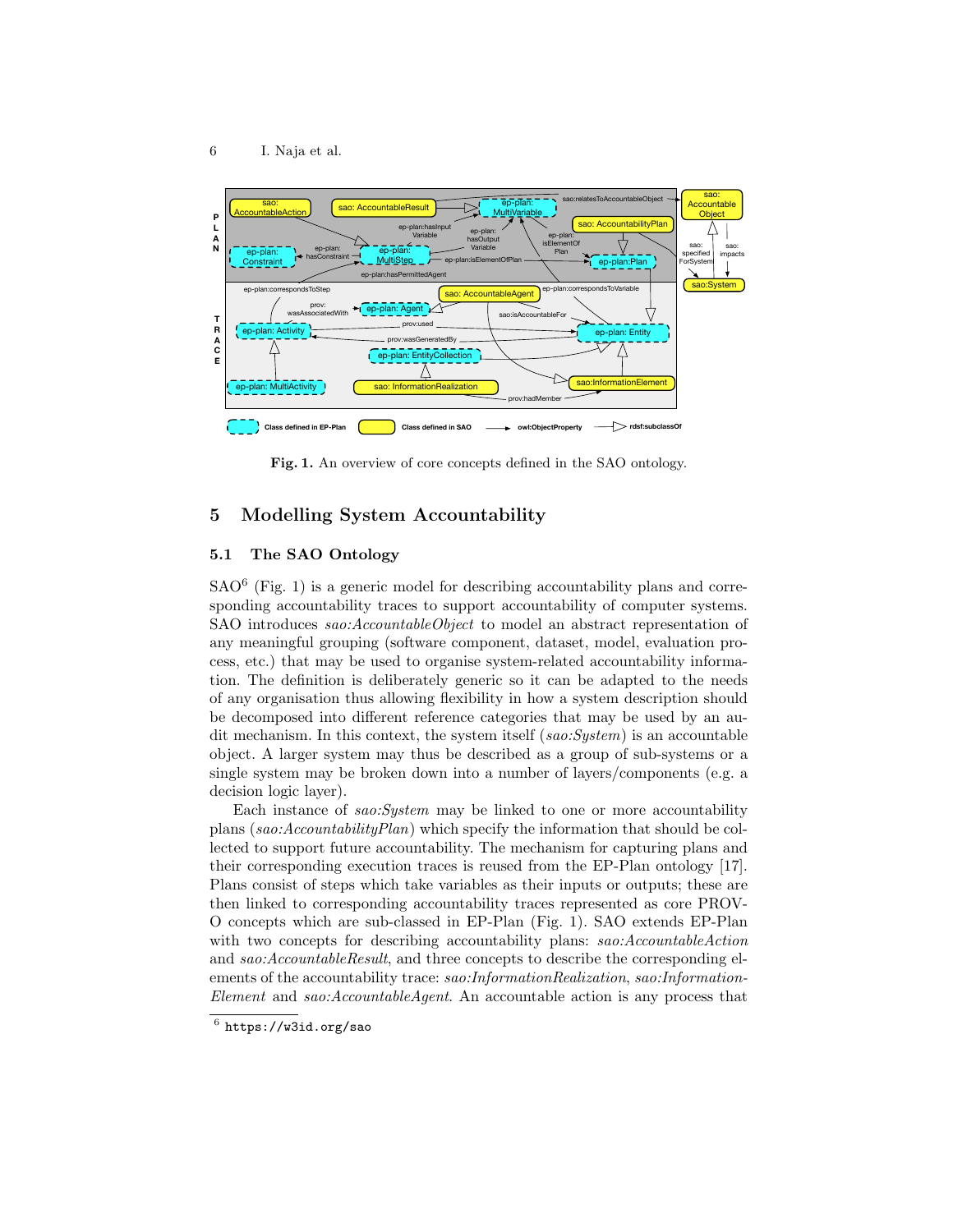

<span id="page-6-0"></span>Fig. 2. An example decomposition of sao:AccountableAction into a sub-plan containing two steps producing variables describing in more detail the composite sao:AccountableResult multivariable and matching execution traces.

produces an output (sao:AccountableResult) which should be documented for accountability purposes. A description of such an output in the accountability trace then represents a specific snapshot of the information available at a specific point in its production. For example, a specification of an ML model may include characteristics that were believed to be achievable at the design stage (and for which members of the design team were accountable); however, this may differ from the characteristics of the implemented model recorded as an accountable output later in the system life cycle (and for which developers, not designers were accountable). At the accountability trace level, the information corresponding to sao:AccountableResult is modelled as a collection (sao:InformationRealization). This is because, at the plan level, sao:AccountableResult is expected to provide only a high level reference to the expected information. For example, consider a model specification that takes the form of a written report. Here, the plan does not define all the individual steps corresponding to the separate report sections containing the different types of information as output variables (e.g. algorithm details, associated limitations, etc.). Instead, the plan records a high level reference to an sao:AccountableResult denoting the expected report. The corresponding execution trace instance is recorded as a collection (sao:InformationRealization), which can be linked to any number of sao: InformationElement(s) describing the individual records (e.g. algorithm details). The decision to only represent high-level descriptions of plans was made to support the reusability of template plan specifications; thus, steering away from detailed plans which could be more difficult to match to existing internal development processes of different organisations. However, if required, detailed plan descriptions are supported by EP-Plan through descriptions of sub-plans [\[18\]](#page-15-14) (Fig. [2\)](#page-6-0). This could be utilised, for example, within large organisations where different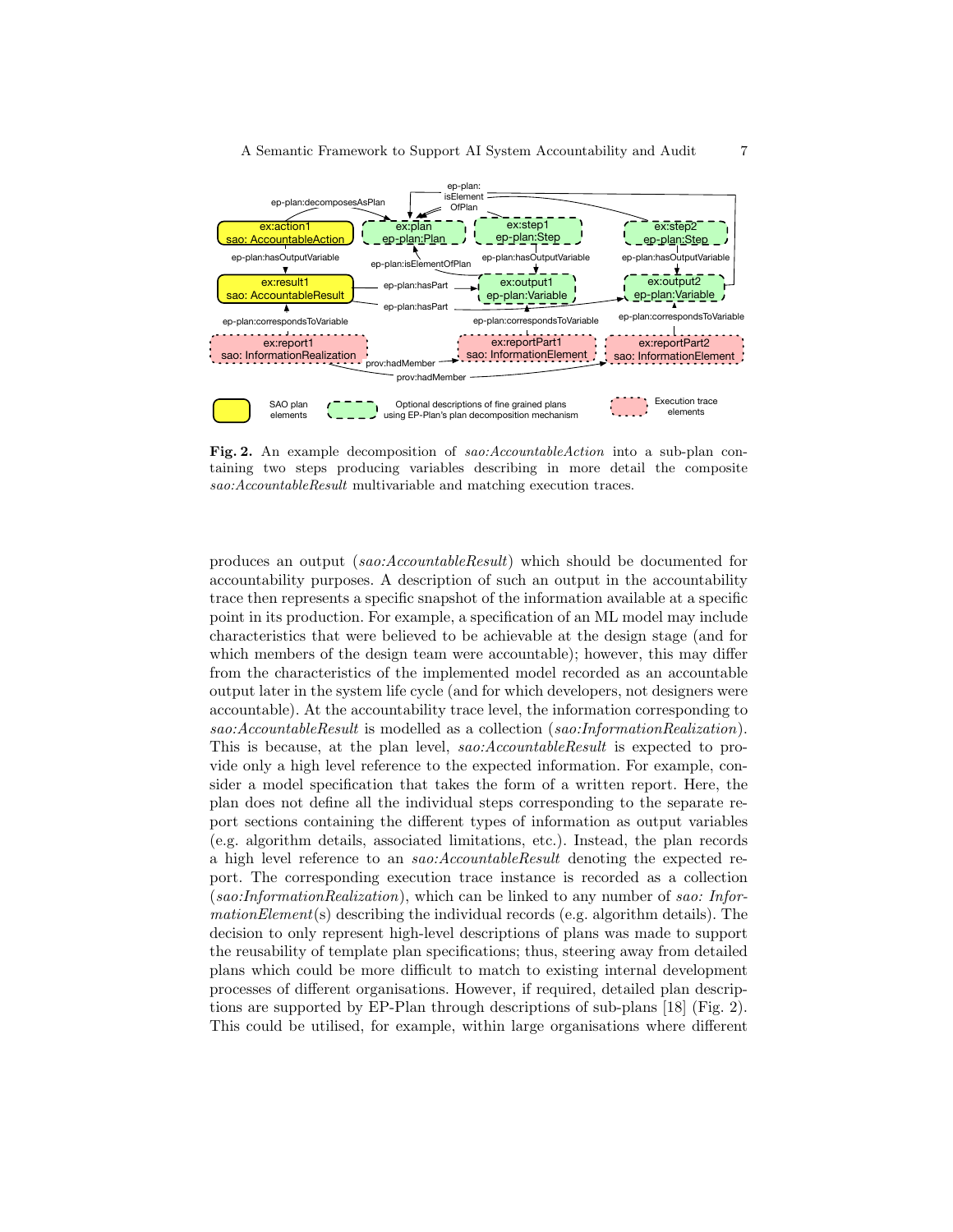agents contribute different information elements and a detailed provenance trace of their individual contributions is required.

SAO also defines sao:AccountableAgent to indicate agents that can be held to account for their actions. These are also subtypes of sao:InformationElement and may therefore be mentioned as part of an sao:InformationRealization. For example, a model specification may specify certain agents that are assumed to be accountable for the realised model. The relationship sao:isAccountableFor explicitly denotes the direct link between accountable agents and the entities for which they are accountable. It is also possible to indicate expected responsibilities of agents within an organisation for specific accountable actions and results, by linking sao:AccountableAgent to sao:AccountableAction using ep-plan:hasPermittedAgent.

Finally, the concept  $ep$ -plan: Constraint can be used to record details about any constraints that were associated with the planned sao:AccountableAction, thus providing mechanisms to further customise generic plans to the requirements of individual organisations, allowing further context to be provided on how accountable results were produced (e.g. explaining why certain information elements were included as part of the information realization).

## 5.2 The RAInS Ontology

The RAInS[7](#page-7-0) ontology extends SAO for the AI systems' domain by defining a set of concepts required to document the design stage of such systems. Figure [3](#page-9-0) depicts the classes defined in RAInS.

Subclasses of sao:AccountableAction and sao:AccountableResult are defined to provide a minimal set of high-level constructs for describing accountability plans consisting of actions producing design specifications (e.g. a ML model design specification) and human decisions (e.g. approval of a specification by an accountable person). By design specifications we mean a collection of requirements or expected characteristics associated with aspects of an AI system. Such specifications are produced by the system designers and should be complied with when the system is realised later in the life cycle. These specifications are not intended to describe specific steps and the order in which they should be performed - i.e. plans. Subclasses of rains:DesignSpecification are defined to cover descriptions of dataset, model, evaluation, and supporting infrastructure specifications (see Section [4\)](#page-4-0). Further subclasses of rains:DesignSpecification are also defined to describe additional metadata through *rains:SystemPurposeSpecification* and rains:ComplianceSpecification to indicate the intended qualities of the expected system, which influence the other individual specifications (e.g. a step producing a dataset specification using inputs defining the system purpose and desired compliance specification). Subclasses of rains:HumanDecision are used at the plan level to describe the various decisions (e.g. specification approvals) expected to be made by the accountable decision-makers within an organisation.

<span id="page-7-0"></span><sup>7</sup> <https://w3id.org/rains>.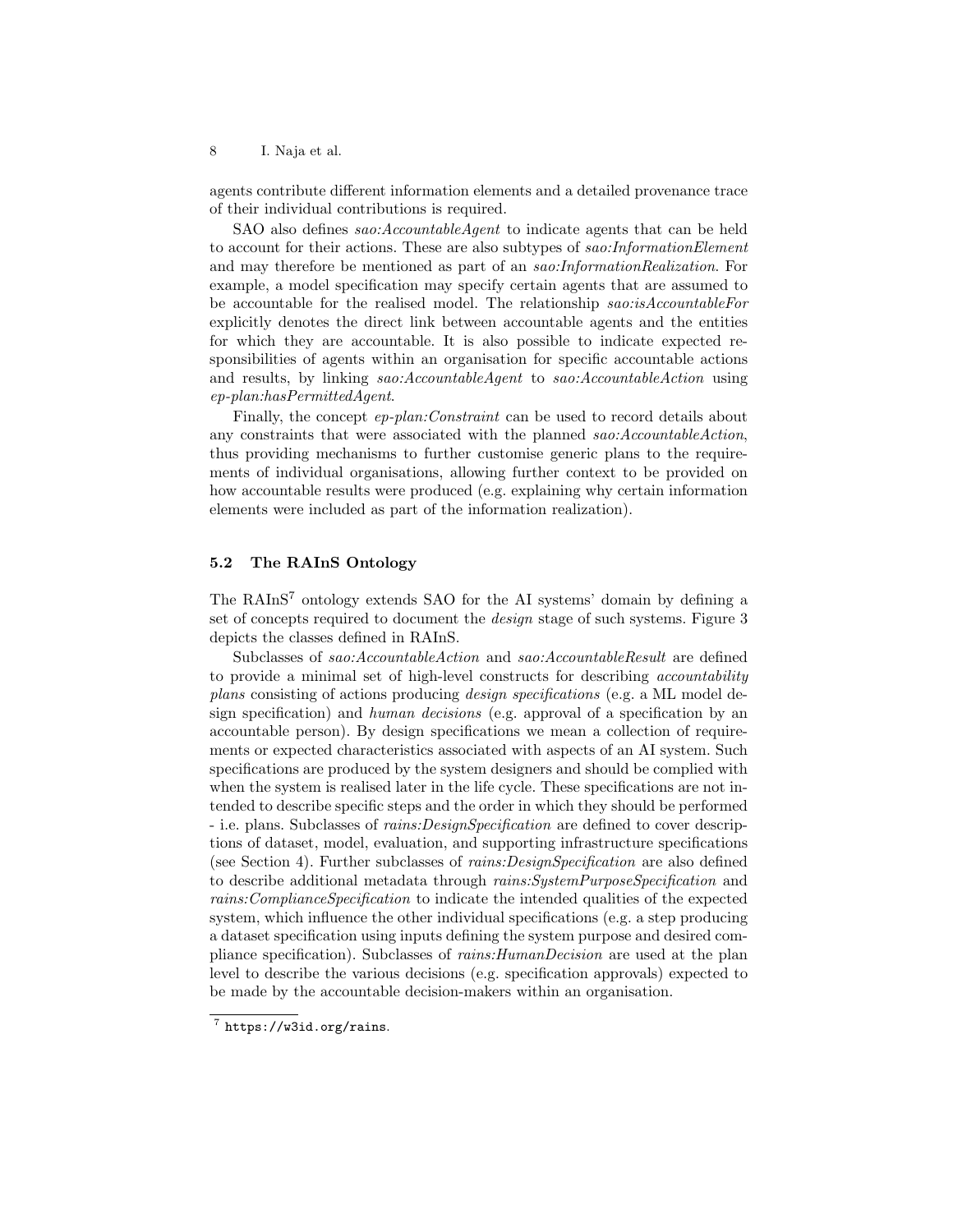At the accountability trace level, RAInS extends sao:InformationElement with a number of subclasses for capturing metadata relating to risks, compliance, intended and incorrect use cases, intended user groups, data collection methods, and data pre-processing methods. Furthermore, information elements may describe a rains: Realizable Object which represents a tangible system asset such as a piece of data or software (e.g. training dataset, ML model, component of supporting infrastructure, etc.) that will be realised during the implementation stage. Here, the data property rains:isReusedObject indicates with a Boolean value whether the resource already exits and is being reused. However, at this stage this system asset is still referred to in abstract terms using rains:RealizableObject as it is not yet the implemented AI component. Each rains:RealizableObject may be linked using the *rains:hasRealizableObjectCharacteristic* object property to rains:RealizableObjectCharacteristic, which may be used to structure the description of rains:RealizableObject into separate information elements (e.g. discussing model performance) within  $sao:InformationRealization$ .

To allow for a wide coverage of potential applications, the RAInS ontology does not dictate what information elements (if any) should be part of an information realization. Users can associate constraints with plan steps that may be used to validate the quality of generated knowledge graphs. Fig. [4](#page-9-1) illustrates a SHACL [\[15\]](#page-15-18) constraint specifying that the rains:Limitation element must be present in a collection corresponding to the rains:ModelSpecification. Ensuring the completeness of information captured in the knowledge graph would be an important factor, for example, if the collection of accountability traces was used to demonstrate compliance with hard or soft laws. If required, constraints may be defined at an abstract level (i.e. they cannot be automatically validated by rules) and their compliance or violation may be determined manually by the information provided by a human agent contributing the relevant accountability trace information. This may be implemented via, for example, a question such as "has this activity been performed without any conflict of interests?", where the user is expected to provide a direct answer to this question.

## 5.3 Design Rationale and Alignment to Other Ontologies

EP-Plan (an extension of PROV-O) defines core concepts used for modelling the execution traces corresponding to plan specifications. SAO extends EP-Plan to define concepts for recording accountability plans and corresponding accountability traces for computational systems. RAInS then extends SAO further with domain specific concepts relating to the design stage of AI systems. Accountability plans represent simple and generalisable workflows which document record keeping protocols, whereas much of the actionable information is recorded in the accountability traces. This approach is similar to the pattern implemented by the Information Object ontology<sup>[8](#page-8-0)</sup>. Its concept *information object* describes an abstract conceptualisation of an object (e.g. a written text) while the corresponding information realization describes a realisation of that object (e.g. a specific

<span id="page-8-0"></span> $^8$ <http://www.ontologydesignpatterns.org/ont/dul/IOLite.owl>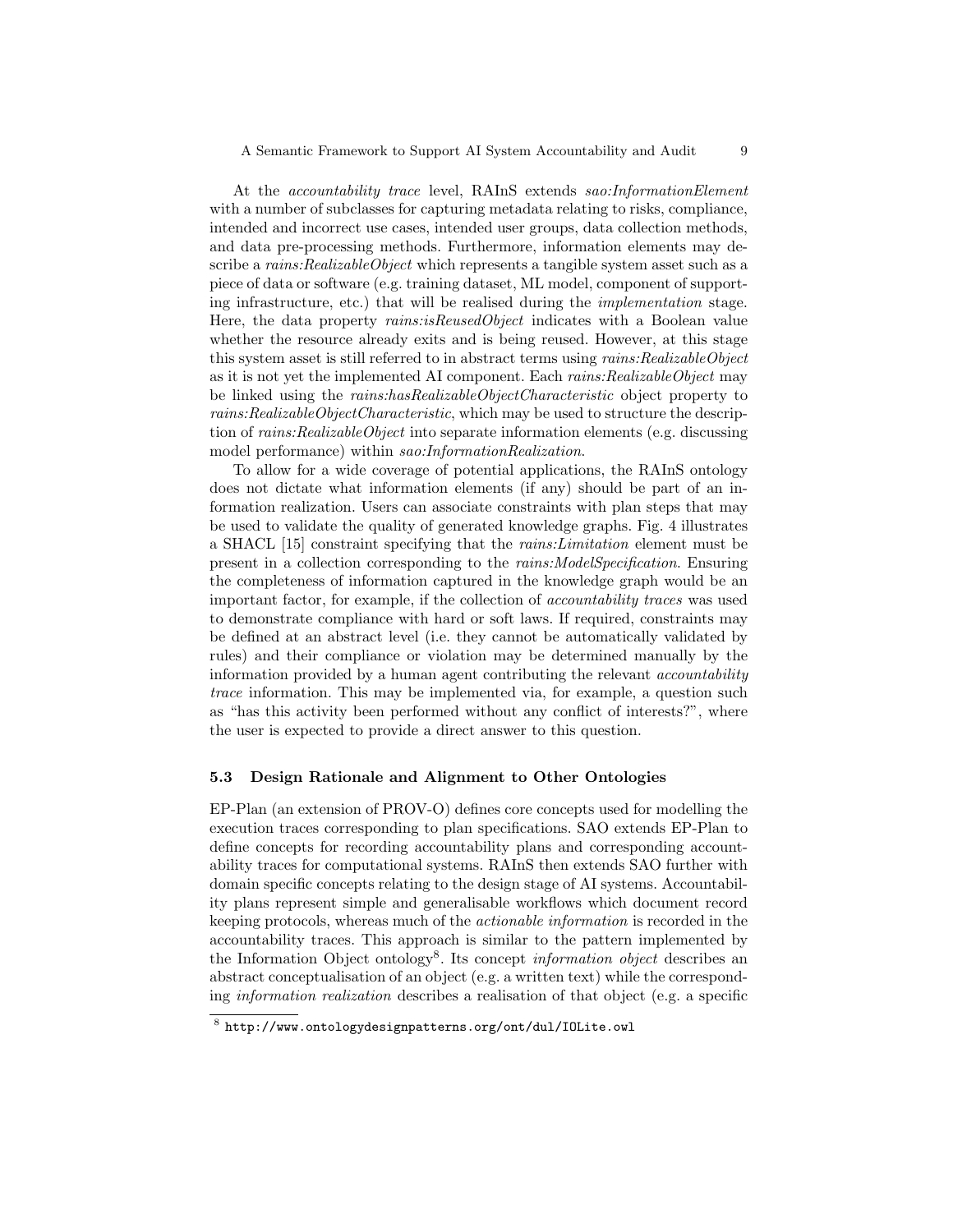

<span id="page-9-0"></span>Fig. 3. RAInS classes as subclasses of SAO classes (in blue-filled rectangles). Third party classes reused from ML Schema and Dublin Core vocabulary have green borders.



<span id="page-9-1"></span>Fig. 4. An illustration of linking a SHACL constraint to a plan step using  $ep$ plan:Constraint. The constraint states that an instance of type rains:Limitation must be present as part of the sao:InformationRealization

report). In our approach, the abstract conceptualisation is the description of sao:AccountableResult at a plan level; its subsequent realisation is captured by sao:InformationRealization. The latter describes a specific information instance (e.g. a specification report) as part of the accountability trace.

RAInS includes subclasses of sao:InformationElement to provide descriptions of information captured in the execution traces. Here, concepts from ML Schema (MLS) and the Dublin Core Vocabulary  $(DC)^9$  $(DC)^9$  such as  $mls:Dataset, mls:Model,$ and dc:LicenseDocument are reused as subclasses of sao:InformationElement. Classes defined in SAO and RAInS may be extended for more detailed domain specific descriptions. For example, concepts from the Decision Provenance ontol-

<span id="page-9-2"></span> $^9$  <https://www.dublincore.org/specifications/dublin-core/dcmi-terms/>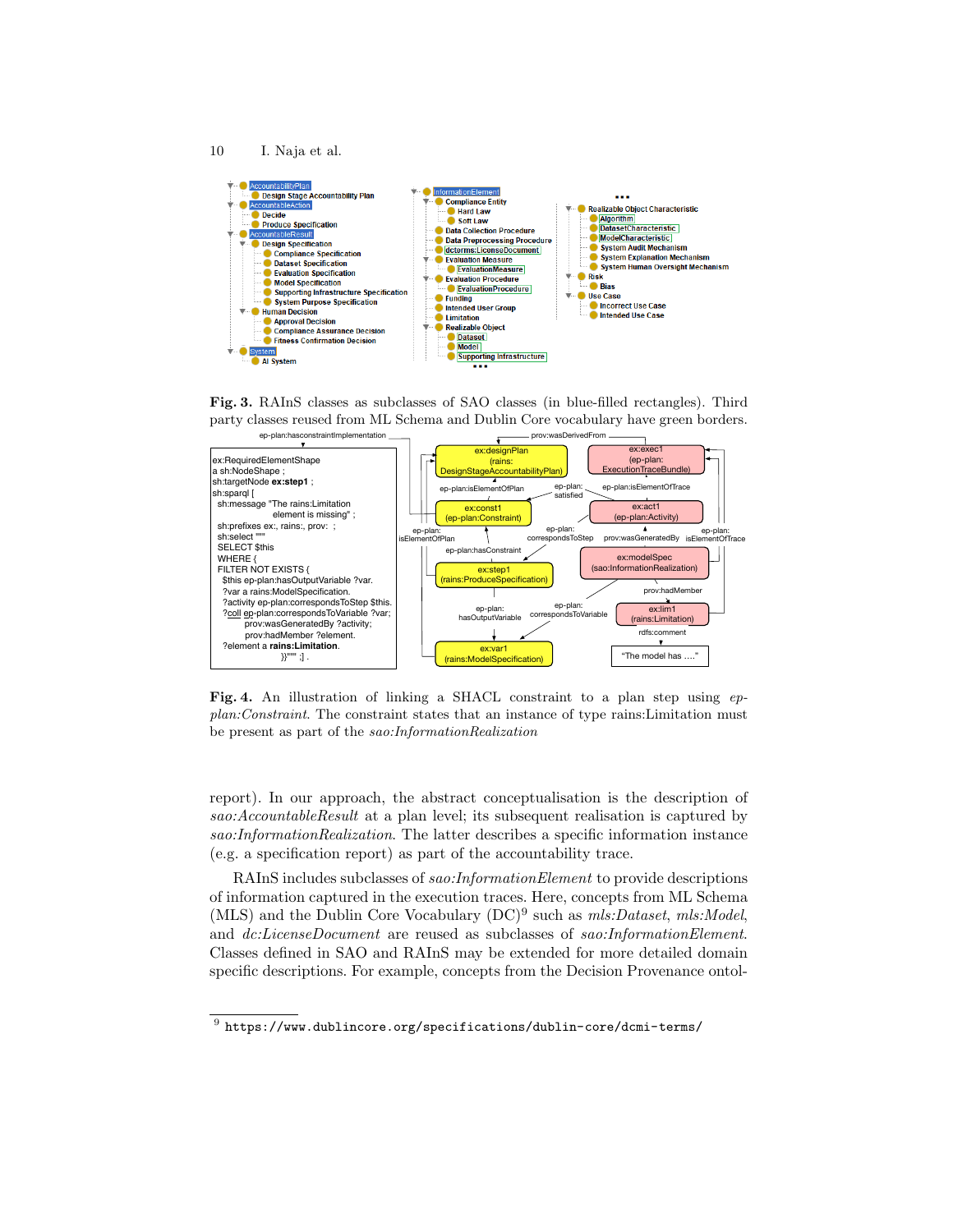ogy<sup>[10](#page-10-1)</sup> such as  $dp:Question, dp: Answer$ , and  $dp:Option$  may be used as subclasses of rains:InformationElement to further describe documented human decisions.

# <span id="page-10-0"></span>6 Evaluation

We performed a two stage evaluation<sup>[11](#page-10-2)</sup> process where we first verified the design of SAO and RAInS and then validated their intended application within the accountability context (see Section [1\)](#page-0-0) through prototype implementation and an example knowledge graph.

To support clarity of both ontologies we produced standard documentations using Widoco<sup>[12](#page-10-3)</sup>. The automated OOPS! Pitfall Scanner<sup>[13](#page-10-4)</sup> was used throughout the ontology development process to prevent common pitfalls and bad modelling practices. The scanner did not highlight any issues directly related to SAO or  $\mathrm{RAINS^{14}}$  $\mathrm{RAINS^{14}}$  $\mathrm{RAINS^{14}}$ .

We then implemented the *Accountability Fabric* prototype, a web-based tool for managing accountability plans and accountability traces. The tool (available on GitHub<sup>[15](#page-10-6)</sup>) is a *Spring Boot*<sup>[16](#page-10-7)</sup> app with HTML/JavaScript/CSS front end. It comprises three modules: Accountability Plan Design Module, Provenance Capture Module, and Audit Module. The Accountability Plan Design Module provides a web interface to design accountability plans, using steps and variables defined by SAO and RAInS. The Provenance Capture Module is responsible for recording the execution traces and associating them with the accountability plans. This module currently only generates web forms for manual human input, which was sufficient to evaluate SAO and RAInS against our knowledge capture requirements identified in Section [4.](#page-4-0) However, in future we plan to extend it to enable programmatic access for automated logging (see Section [7\)](#page-13-0). The *Audit* Module provides a simple visual interface which allows the inspection of an AI system's accountability traces. Accountable agents are displayed along with their accountable actions and corresponding accountable results. Lastly, the storage and querying of the knowledge graphs is supported by the  $GraphDB<sup>17</sup>$  $GraphDB<sup>17</sup>$  $GraphDB<sup>17</sup>$  graph store, SPARQL and RDF4J library<sup>[18](#page-10-9)</sup>. Information is described using PROV-O, EP-Plan, SAO, RAInS, DC and MLS (see Section [5\)](#page-5-0).

<span id="page-10-1"></span> $\frac{10 \text{ https://promsns.s.org/def/decprov/decprov.html}}{$ 

<span id="page-10-2"></span><sup>&</sup>lt;sup>11</sup> Evaluation results and instructions on how to reproduce them are available in the GitHub repository: [https://github.com/RAINS-UOA/ESWC\\_2021\\_Evaluation](https://github.com/RAINS-UOA/ESWC_2021_Evaluation)

<span id="page-10-3"></span><sup>12</sup> <https://w3id.org/widoco>

<span id="page-10-4"></span><sup>13</sup> <http://oops.linkeddata.es/>

<span id="page-10-5"></span><sup>&</sup>lt;sup>14</sup> The tool produced one incorrect suggestion about potential class equivalence between sao:System and prov:Organisation. For completeness, we note that the reused ontologies PROV-O, DC, P-PLAN (which EP-Plan extends) and MLS - which we have no control over - produce a number of warnings related to missing domains and ranges, missing inverse properties, etc.

<span id="page-10-6"></span><sup>15</sup> <https://github.com/RAINS-UOA/rains-workflow-builder/tree/ESWC-2021>

<span id="page-10-7"></span><sup>16</sup> <https://spring.io/projects/spring-boot>

<span id="page-10-8"></span><sup>17</sup> <https://www.ontotext.com/products/graphdb/>

<span id="page-10-9"></span><sup>18</sup> <https://rdf4j.org/>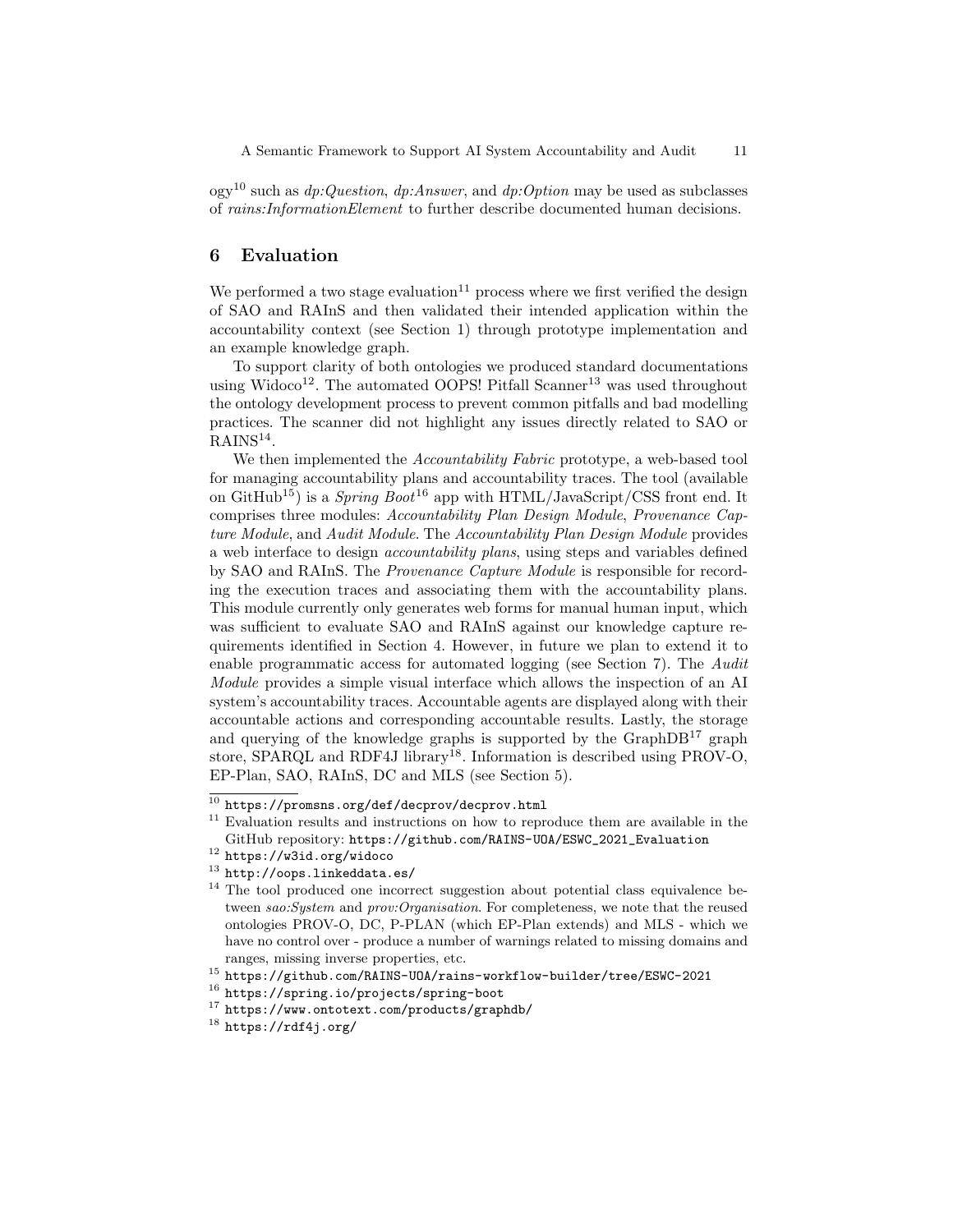The Accountability Fabric was used to create an accountability plan<sup>[19](#page-11-0)</sup> for the design stage of an example ML-based medical image classification system. It was then used to create an accountability trace<sup>[20](#page-11-1)</sup> associated with the plan. Fig. [5](#page-12-0) depicts a portion of the generated knowledge graph<sup>[21](#page-11-2)</sup> modelling the accountability plan and its corresponding trace. It illustrates an example where a dataset specification  $(ex:\mathcal{Z})$  is described as an information realization containing an information element  $(ex:5)$ ; the latter describes its data collection procedure.

The knowledge graph was imported into  $\text{Protége}^{22}$  $\text{Protége}^{22}$  $\text{Protége}^{22}$  and the built-in Hermit reasoner was used to evaluate the consistency of the populated ontology and to infer additional relationships. The inferences were then inspected manually to validate their correctness. While all the inferences were correct, the Hermit reasoner identified an inconsistency originating from the MLS ontology which was initially imported in RAInS for the evaluation (*owl:Nothing EquivalentTo* mls:Experiment). However, this inconsistency does not affect the concepts reused by RAInS and MLS ontology is not imported by default.

To validate if our ontologies satisfy the three goals of accountability as outlined in Section [1](#page-0-0) and the knowledge capture requirements described in Section [4,](#page-4-0) we used the Audit Module user interface to retrieve relevant information associated with the design stage of an AI system. The *Audit Module* presents an agent-centric interface focused on identifying how agents were involved in different aspects of the system design, the decisions they made and the outputs they produced. The *Audit Module* executes SPARQL queries<sup>[23](#page-11-4)</sup> to populate the interface. Fig. [6](#page-12-1) illustrates a query used by the tool to retrieve details about the accountable agents who performed accountable actions along with the corresponding results. Fig. [7](#page-13-1) depicts a screenshot of the interface driven by the data in Fig. [5;](#page-12-0) the accountable actions of a selected agent are listed in the Results table. By clicking on the individual values of the results table, more information about the corresponding instance is presented in the Object Details window.

Using this interface we were able to demonstrate that a system life-cycle stage can be made transparent by retrieving information about accountable agents, their activities, and accountable results described using SAO and RAINS to provide answers satisfying our knowledge requirements (see Section [4\)](#page-4-0). This directly relates to the first of the three accountability goals discussed in Section [1.](#page-0-0) However, we also note that both SAO and RAInS are incomplete as they require extensions to cover specific domain applications and other life-cycle stages respectively. To satisfy the second accountability goal we inspected the information

<span id="page-11-0"></span> $19$  The example plan was created with 19 steps, each producing one output variable.

<span id="page-11-1"></span> $20$  The trace contained: 19 activities (corresponding to the 19 steps); 19 information realizations (corresponding to the 19 variables); 16 accountable agents; and 48 information elements, including the 16 accountable agents.

<span id="page-11-2"></span> $^\mathrm{21}$ [https://github.com/RAINS-UOA/ESWC\\_2021\\_Evaluation/tree/main/](https://github.com/RAINS-UOA/ESWC_2021_Evaluation/tree/main/exampleKnowledgeGraph) [exampleKnowledgeGraph](https://github.com/RAINS-UOA/ESWC_2021_Evaluation/tree/main/exampleKnowledgeGraph)

<span id="page-11-3"></span> $^{22}$ <https://protege.stanford.edu>

<span id="page-11-4"></span><sup>&</sup>lt;sup>23</sup> Relevant Java file [https://github.com/RAINS-UOA/rains-workflow-builder/](https://github.com/RAINS-UOA/rains-workflow-builder/blob/master/rains-workflow-builder/src/main/java/uoa/web/handlers/SystemRecordManager.java) [blob/master/rains-workflow-builder/src/main/java/uoa/web/handlers/](https://github.com/RAINS-UOA/rains-workflow-builder/blob/master/rains-workflow-builder/src/main/java/uoa/web/handlers/SystemRecordManager.java) [SystemRecordManager.java](https://github.com/RAINS-UOA/rains-workflow-builder/blob/master/rains-workflow-builder/src/main/java/uoa/web/handlers/SystemRecordManager.java)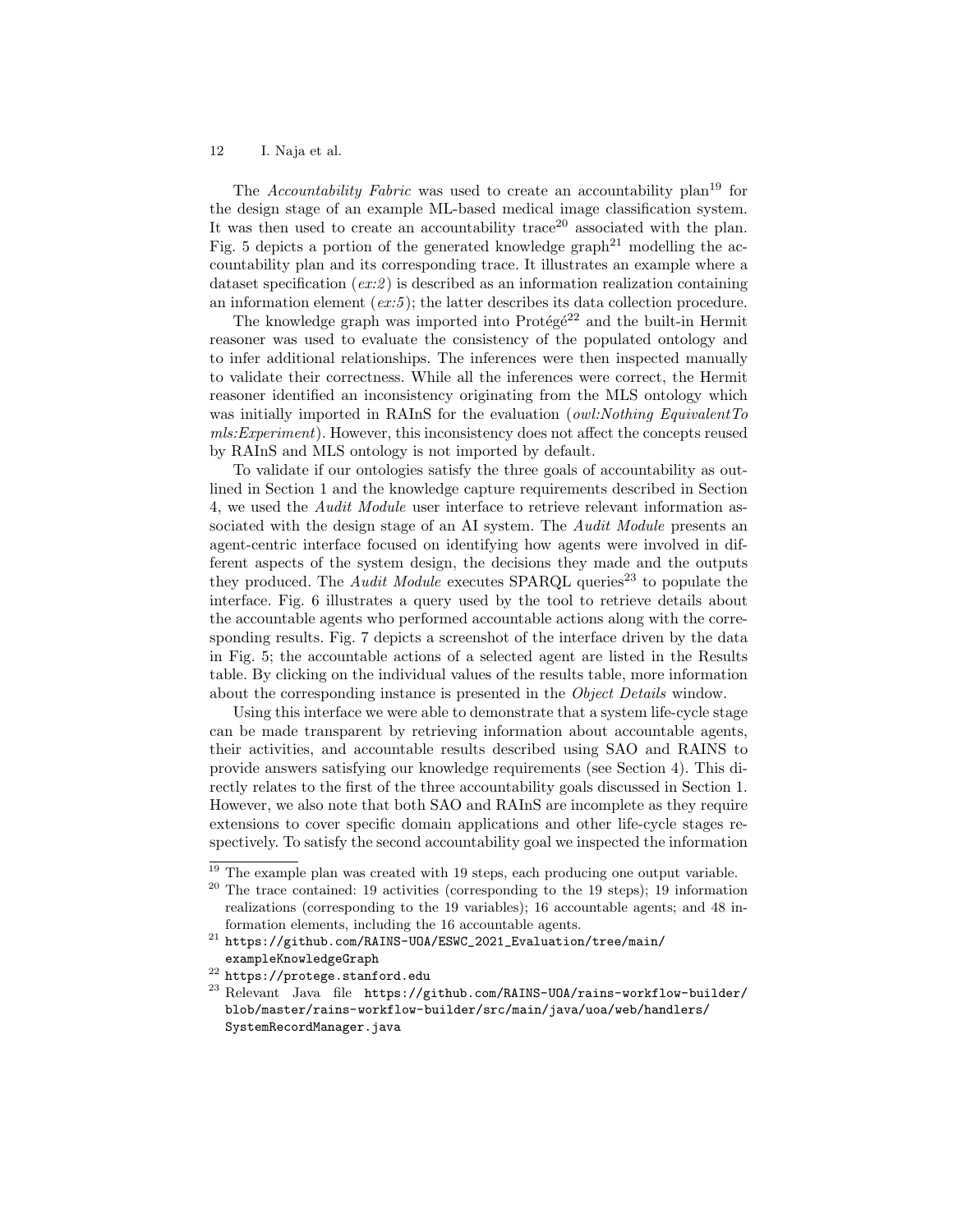

<span id="page-12-0"></span>Fig. 5. A section of the knowledge graph from the medical image classification example. **Select Distinct** \*



<span id="page-12-1"></span>Fig. 6. An example SPARQL query for auditing accountability traces.

about human agent decisions (e.g. assuring system's compliance with relevant hard and soft laws). The ability to retrieve such information also demonstrates that the coverage of RAInS in this context is greater than, for example, the reused MLS ontology, and positions SAO and RAInS in a wider context encompassing social, technical and legal perspectives.

To demonstrate the ability of our approach to support identification of errors and responsible parties, consider Fig. [8.](#page-13-2) Here, it is evident that agents responsible for producing the design specification of the dataset and those responsible for its approval could be potentially held to account for the inappropriate design of the training dataset because of the mismatch between its intended use case and the intended use case of the AI system.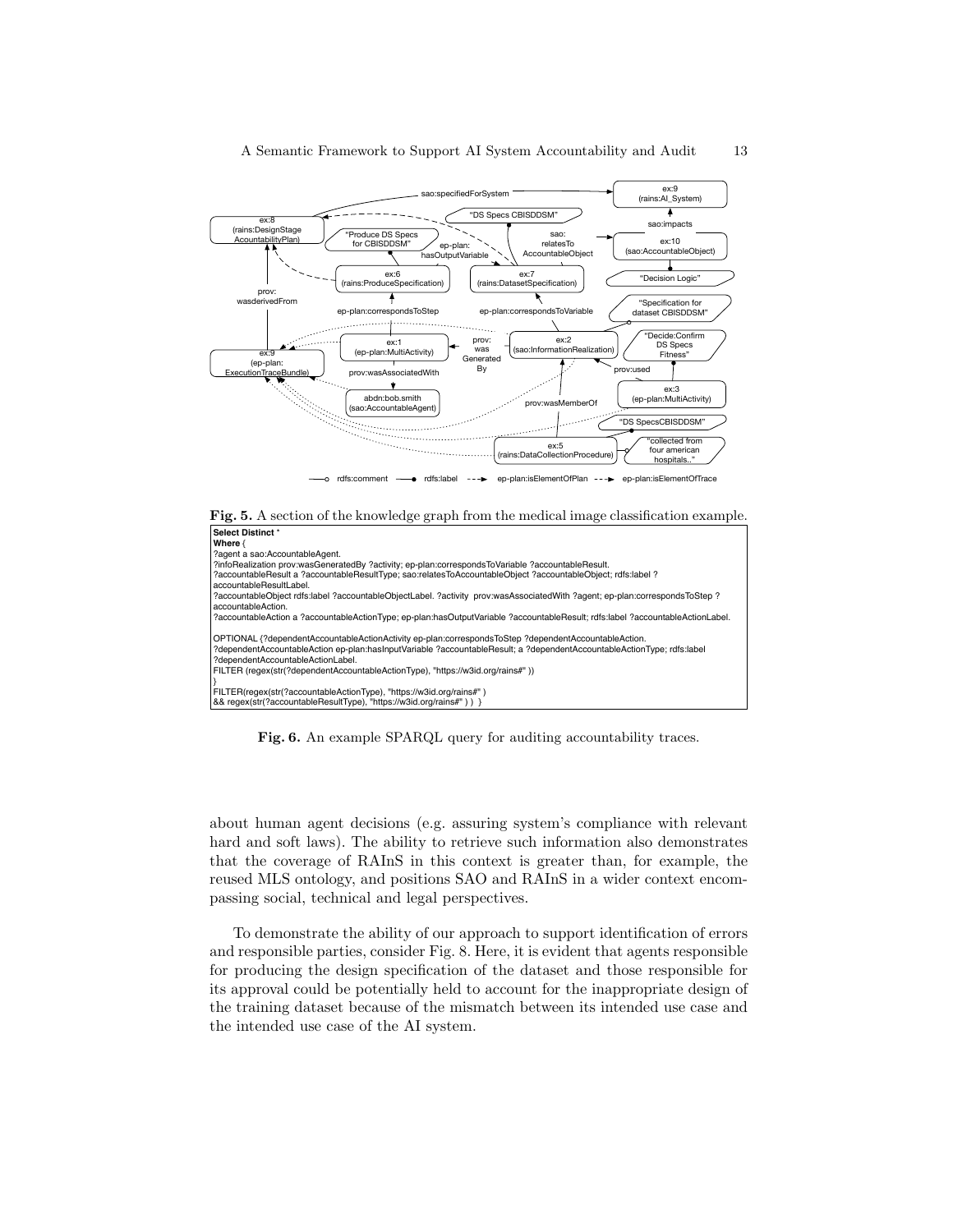|                                                                                                                                                                                                                                                                        | <b>Agents</b><br>Click to explore agent's<br>accountabilities<br>abdn:m.markovic<br>abdn:p.edwards<br>abdn:caitlin.d.c<br>abdn:i.naja<br><b>Results</b> | <b>Object Details</b><br><b>Output Description</b><br>"The design specification for the training dataset to be used to build the ML model,<br>based on the reused 3rd party dataset CBISDDSM"<br><b>Information Elements:</b><br>mls:Dataset<br>mls:DatasetCharacteristic<br>rains: Funding<br>rains:DataCollectionProcedure<br>rains:DataPreprocessingProcedure<br>rains:IntendedUseCase<br>rains:Limitation<br>rains:Risk<br>rains:HardLaw<br>rains:SoftLaw |  | IRI:ex:5<br><b>Name: "DS Collection Procedure"</b><br><b>Comment:</b> "collected from four American hospitals with<br>patient consent (Massachusetts General Hospital, Wake<br>Forest University School of Medicine, Sacred Heart<br>Hospital, and Washington University of St Louis School<br>of Medicine)" |                                                                            |
|------------------------------------------------------------------------------------------------------------------------------------------------------------------------------------------------------------------------------------------------------------------------|---------------------------------------------------------------------------------------------------------------------------------------------------------|---------------------------------------------------------------------------------------------------------------------------------------------------------------------------------------------------------------------------------------------------------------------------------------------------------------------------------------------------------------------------------------------------------------------------------------------------------------|--|--------------------------------------------------------------------------------------------------------------------------------------------------------------------------------------------------------------------------------------------------------------------------------------------------------------|----------------------------------------------------------------------------|
|                                                                                                                                                                                                                                                                        | # Accountable Action                                                                                                                                    | <b>Accountable Result Produced</b>                                                                                                                                                                                                                                                                                                                                                                                                                            |  | <b>Accountable Actions dependent</b><br>on this Output                                                                                                                                                                                                                                                       | <b>Accountable Result relates</b><br>to Accountable Object                 |
|                                                                                                                                                                                                                                                                        | 1 Action Name: " Produce<br><b>Specification for Dataset"</b><br><b>Action type:</b><br>rains:ProduceSpecification<br>Corresponding Activity IRI: ex:1  | <b>Result Name: "Dataset</b><br>Specification"<br><b>Result type:</b><br>rains:DatasetSpecification<br><b>Corresponding Entity IRI: ex:2</b>                                                                                                                                                                                                                                                                                                                  |  | <b>Action Name:</b> " Decide Confirm<br><b>DS Specification Fitness"</b><br><b>Action type: rains:Decide</b><br><b>Corresponding Activity IRI: ex:3</b><br>Action Name: " Decide Assure DS                                                                                                                   | <b>Accountable Object</b><br>Name: "Decision Logic DS"<br>Object IRI: ex:4 |
| Fig. 7. The user interface of the Accountability Fabric audit module.<br><b>Object Details</b><br><b>Output Description</b><br>"The design specification for the training dataset to be used to build<br>the ML model, based on the reused 3rd party dataset CBISDDSM" |                                                                                                                                                         |                                                                                                                                                                                                                                                                                                                                                                                                                                                               |  | <b>Object Details</b><br><b>Output Description</b><br>"A commercial solution for analysing mammography images."<br><b>Information Elements:</b>                                                                                                                                                              |                                                                            |

<span id="page-13-1"></span>

| the ML model, based on the reused 3rd party dataset CBISDDSM"                                                                                                                                                                                                                                              | A commercial solution for analysing mammography images.<br><b>Information Elements:</b>                                                                                             |  |  |
|------------------------------------------------------------------------------------------------------------------------------------------------------------------------------------------------------------------------------------------------------------------------------------------------------------|-------------------------------------------------------------------------------------------------------------------------------------------------------------------------------------|--|--|
|                                                                                                                                                                                                                                                                                                            |                                                                                                                                                                                     |  |  |
| <b>Information Elements:</b>                                                                                                                                                                                                                                                                               | IRI:rains-data:a7ab4e94-f276-464d-a375-30291b29<br>rains:IntendedUseCase                                                                                                            |  |  |
| IRI:rains-data:7b871b89-59f0-4091-9727-92a<br>mls:Dataset                                                                                                                                                                                                                                                  | rains:IntendedUserGroup Name:"Use case breast cancer detection"                                                                                                                     |  |  |
| mls:DatasetCharacteristic Name:"DS Intended Usecase"<br>Comment:"A small dataset to be used for CAD<br>rains:Funding<br>Computer-Aided Detection and Diagnosis)<br>rains:IntendedUseCase<br>research to aid in the development and testing<br>rains:Limitation<br>of decision support systems"<br>$\cdots$ | Comment:"To be deployed in NHS Scotland<br>hospitals and health centres for annotating images<br>produced by mammography machines taken from<br>women between 50 and 70 years old." |  |  |
|                                                                                                                                                                                                                                                                                                            |                                                                                                                                                                                     |  |  |

<span id="page-13-2"></span>Fig. 8. Comparison between the intended use cases associated with the reused 3rd party training dataset and the overall system. The information shows discrepancy between the use cases - i.e. dataset is not suitable for production ready solutions.

# <span id="page-13-0"></span>7 Conclusions and Future Work

In this paper, we have presented an ontology-based approach for supporting accountability of AI systems by increasing the transparency of their design stage using knowledge graphs. We demonstrated, via a proof of concept implementation, the application of SAO and RAInS ontologies to record accountability traces by following accountability plans.

In our future work, we aim to extend the RAInS ontology with further concepts applicable to other AI system life cycle stages such as implementation, deployment and operation. At the same time, we will expand the functionality of the Accountability Fabric framework to evaluate the practical application of the ontology. We also intend to enable data exchange pipelines between the Accountability Fabric and external frameworks through API access. For exam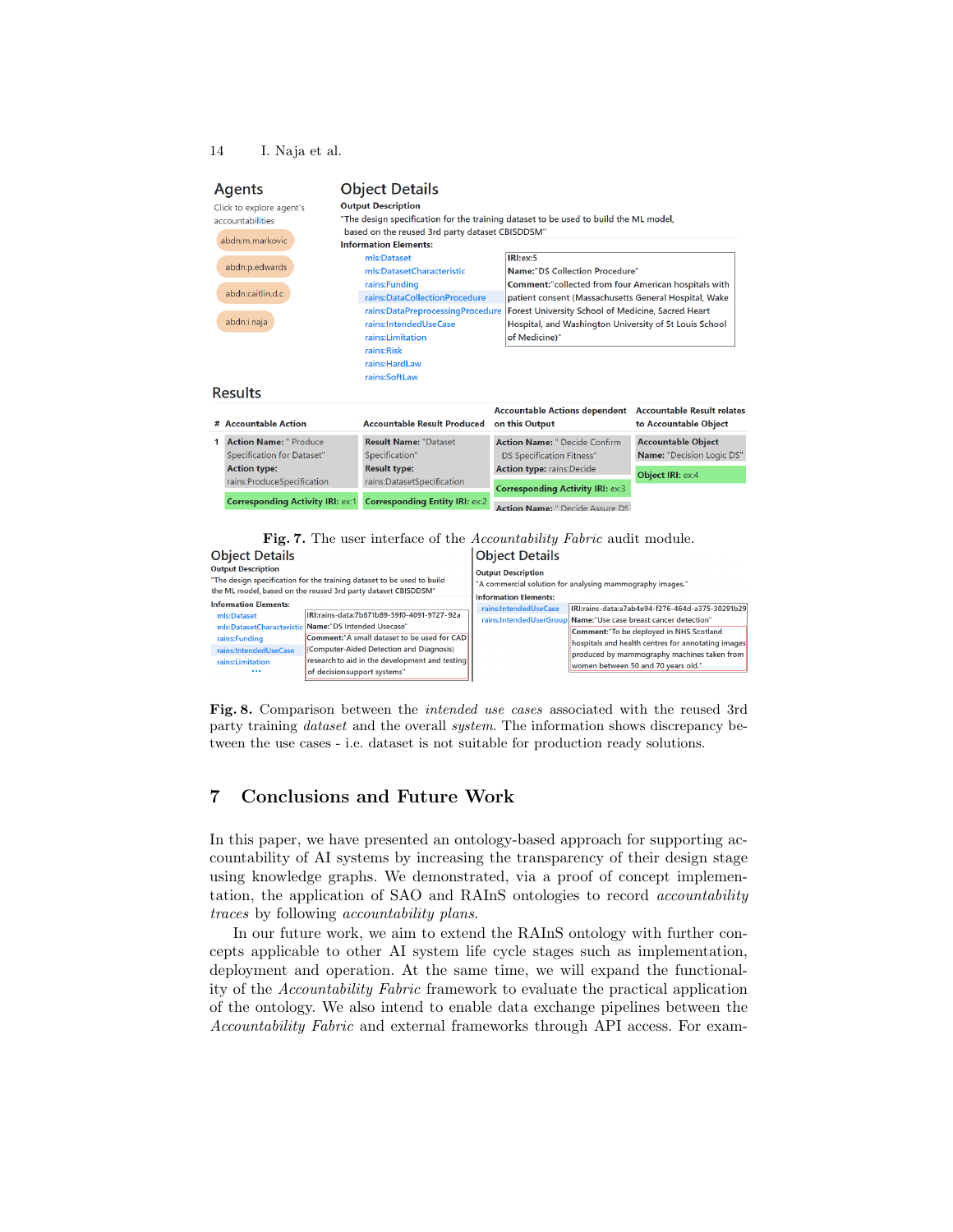ple, by integrating with the Model Card Toolkit used by developers to generate model cards [\[20\]](#page-15-5), the Fabric would be able to extract information related to the implementation of AI systems. Another strand of activity will investigate whether the information contained in accountability plans can be passed to a development environment such as Jupyter Notebook<sup>[24](#page-14-9)</sup> to prevent further model development if accountability information is not provided. Future versions of the Accountability Fabric are also set to be evaluated with real users (such as developers of AI systems) to identify real life implications of using such tool. This may include, for example, issues related to commercial sensitivity of AI development if too much information is required by the accountability plan.

Finally, because the Accountability Fabric is designed to support collection of information from different sources, we also propose to investigate the challenges relating to the veracity of such information, considering questions such as who created the accountability trace, when was it created, etc. and how emerging standards such as  $RDF^{*25}$  $RDF^{*25}$  $RDF^{*25}$  may help to address them.

# References

- <span id="page-14-1"></span>1. ACM U.S. Public Policy Council (USACM) and ACM Europe Council Policy Committee (EUACM): Statement on algorithmic transparency and accountability. [https://www.acm.org/binaries/content/assets/public-policy/2017\\_](https://www.acm.org/binaries/content/assets/public-policy/2017_joint_statement_algorithms.pdf) [joint\\_statement\\_algorithms.pdf](https://www.acm.org/binaries/content/assets/public-policy/2017_joint_statement_algorithms.pdf) (May 2017), accessed: 2019-01-24
- <span id="page-14-2"></span>2. Amershi, S., et al.: Software engineering for machine learning: A case study. In: 2019 IEEE/ACM 41st Int'l Conf. on Software Engineering: Software Engineering in Practice (ICSE-SEIP). pp. 291–300. IEEE (2019)
- <span id="page-14-7"></span>3. Cuevas-Vicenttín, V., et al.: Provone: A prov extension data model for scientific workflow provenance (2015), <https://purl.dataone.org/provone-v1-dev>
- <span id="page-14-6"></span>4. Curcin, V., Fairweather, E., Danger, R., Corrigan, D.: Templates as a method for implementing data provenance in decision support systems. Journal of Biomedical Informatics 65, 1–21 (2017)
- <span id="page-14-8"></span>5. Department of Health & Social Care (UK): Code of conduct for data-driven health and care technology. [https://www.gov.uk/government/publications/](https://www.gov.uk/government/publications/code-of-conduct-for-data-driven-health-and-care-technology/initial-code-of-conduct-for-data-driven-health-and-care-technology) [code-of-conduct-for-data-driven-health-and-care-technology/](https://www.gov.uk/government/publications/code-of-conduct-for-data-driven-health-and-care-technology/initial-code-of-conduct-for-data-driven-health-and-care-technology) [initial-code-of-conduct-for-data-driven-health-and-care-technology](https://www.gov.uk/government/publications/code-of-conduct-for-data-driven-health-and-care-technology/initial-code-of-conduct-for-data-driven-health-and-care-technology) (Jul 2019)
- <span id="page-14-0"></span>6. Diakopoulos, N.: Algorithmic accountability reporting: On the investigation of black boxes (2014), Tow Center for Digital Journalism, Columbia University
- <span id="page-14-3"></span>7. Diakopoulos, N., et al.: Principles for accountable algorithms and a social impact statement for algorithms. [http://www.fatml.org/resources/](http://www.fatml.org/resources/principles-for-accountable-algorithms) [principles-for-accountable-algorithms](http://www.fatml.org/resources/principles-for-accountable-algorithms), accessed: 2019-01-10
- <span id="page-14-4"></span>8. Digital Catapult Machine Intelligence Garage Ethics Committee: Ethics framework. [https://www.migarage.ai/wp-content/uploads/2020/05/MIG\\_](https://www.migarage.ai/wp-content/uploads/2020/05/MIG_Ethics-Report_2020_v6.pdf) [Ethics-Report\\_2020\\_v6.pdf](https://www.migarage.ai/wp-content/uploads/2020/05/MIG_Ethics-Report_2020_v6.pdf) (Apr 2020), accessed: 2020-09-01
- <span id="page-14-5"></span>9. Esteves, D., et al.: Mex vocabulary: A lightweight interchange format for machine learning experiments. In: Proc. of the 11th Int'l Conf. on Semantic Systems. pp. 169–176. SEMANTICS '15, ACM (Sep 2015)

<span id="page-14-9"></span> $^{24}$  <https://jupyter.org/>

<span id="page-14-10"></span><sup>25</sup> <https://w3c.github.io/rdf-star/>